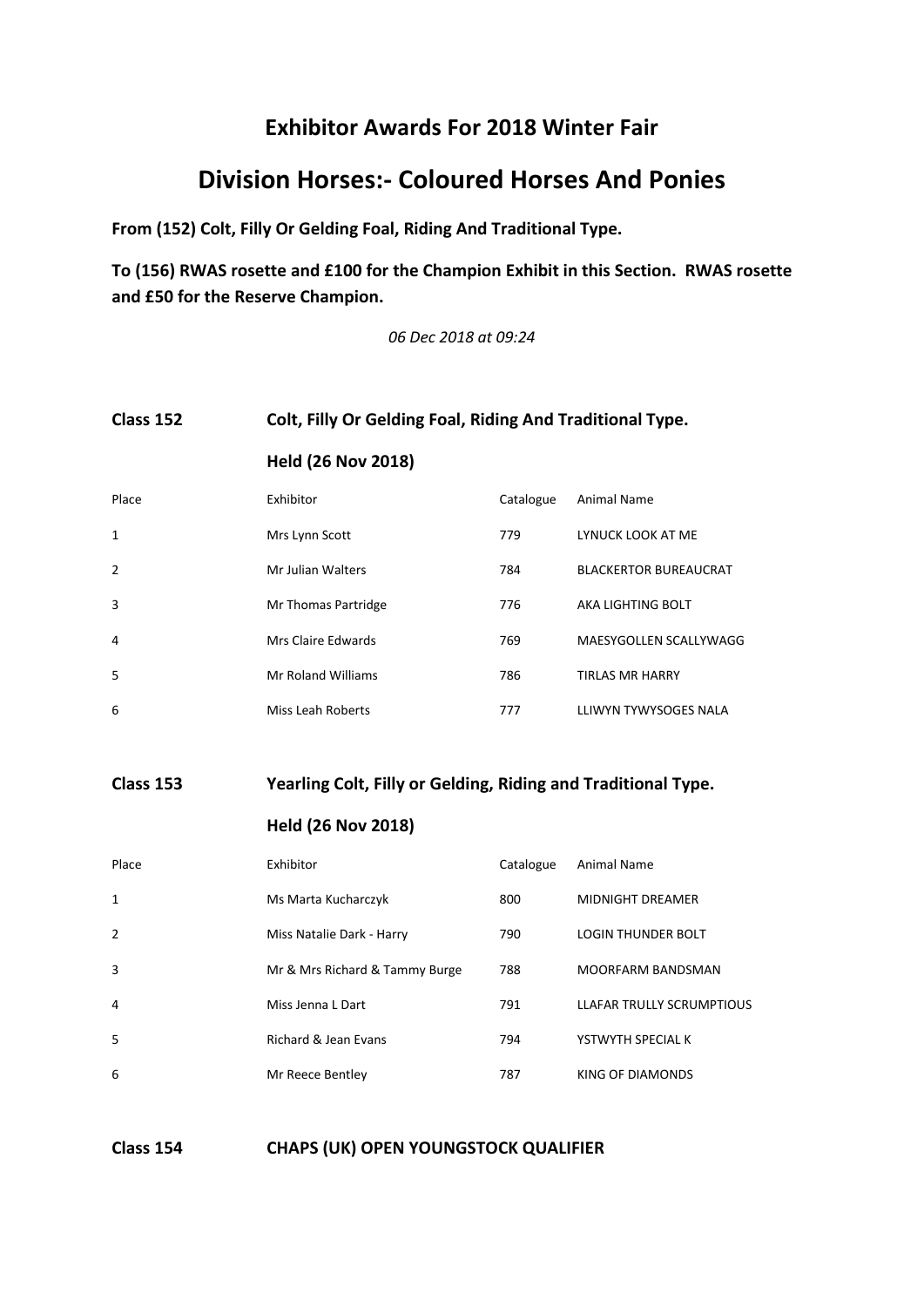### **Held (26 Nov 2018)**

| Place | Exhibitor           | Catalogue | Animal Name       |
|-------|---------------------|-----------|-------------------|
| 1     | Mrs Lynn Scott      | 779       | LYNUCK LOOK AT ME |
| 2     | Ms Marta Kucharczyk | 800       | MIDNIGHT DREAMER  |

### **Class 155 BRITISH SKEWBALD & PIEBALD ASSOCIATION ROSETTE – for the highest placed BSPA member in each class.**

#### **Held (26 Nov 2018)**

| Place      | Exhibitor | Catalogue Animal Name |
|------------|-----------|-----------------------|
| No Results |           |                       |

# **Class 156 RWAS rosette and £100 for the Champion Exhibit in this Section. RWAS rosette and £50 for the Reserve Champion.**

| Place | Exhibitor           | Catalogue | Animal Name             |
|-------|---------------------|-----------|-------------------------|
| 1     | Mrs Lynn Scott      | 779       | LYNUCK LOOK AT ME       |
|       | Ms Marta Kucharczyk | 800       | <b>MIDNIGHT DREAMER</b> |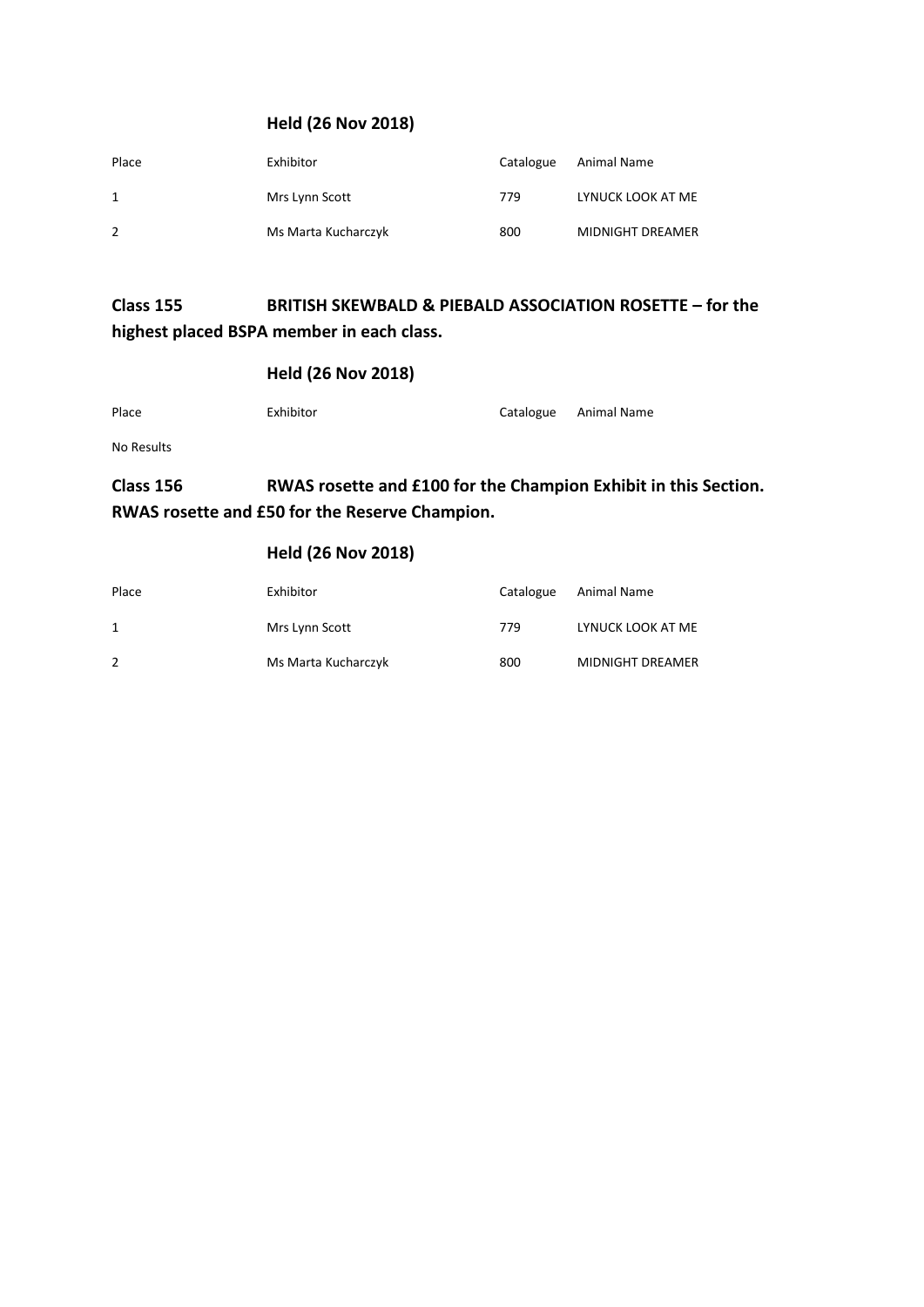# **Division Horses:- Welsh Part-bred**

**From (157) Colt, Filly Or Gelding Foal, Calculated At Maturity Not Exceeding 148cm.**

**To (161) RWAS rosette, WPCS Bronze Medal and £100 for the Champion Exhibit in this Section. RWAS rosette and £50 for the Reserve Champion.**

*06 Dec 2018 at 09:24*

# **Class 157 Colt, Filly Or Gelding Foal, Calculated At Maturity Not Exceeding 148cm. Held (26 Nov 2018)**

| Place | Exhibitor                          | Catalogue | Animal Name                 |
|-------|------------------------------------|-----------|-----------------------------|
| 1     | Mrs Jane E Mabbett                 | 820       | HIGHMEAD AS ROYAL AS CAN BE |
| 2     | Mr & Mrs L Partridge               | 824       | ROSEDALE DEMELZA            |
| 3     | Mr Dylan Davies                    | 810       | DALYS GYPSY QUEEN           |
| 4     | Miss Eirian Wyn Williams           | 828       | <b>RIANWYN PRINCE LOUIS</b> |
| 5     | Mrs Janet Nicholls                 | 823       | PENVOSE LADY SAMANTHA       |
| 6     | Mr Duncan Harold Mckenzie-Tolhurst | 822       | <b>MENEDH SPRING STORM</b>  |

## **Class 158 Colt, Filly Or Gelding Foal, Calculated At Maturity To Exceed 148cm.**

| Place          | Exhibitor                      | Catalogue | Animal Name                     |
|----------------|--------------------------------|-----------|---------------------------------|
| 1              | Mr Eurig Eynon                 | 833       | <b>HATTERALL MONCLER</b>        |
| $\overline{2}$ | Mrs Alison T Lindley-Harden    | 838       | <b>BARDWELL LORD GAYLE</b>      |
| 3              | Mr & Mrs Geraint & Jess Hughes | 835       | NANTSHAN ROYAL ATTRACTION       |
| 4              | Mr & Mrs Geraint & Jess Hughes | 836       | NANTSHAN SUPERNOVA              |
| 5              | Miss N Bond                    | 830       | <b>CWMPLAS CELTIC-TEMPTRESS</b> |
| 6              | Miss Kris Osbourne             | 774       | PENMAWDDWY PRIME DESIGN         |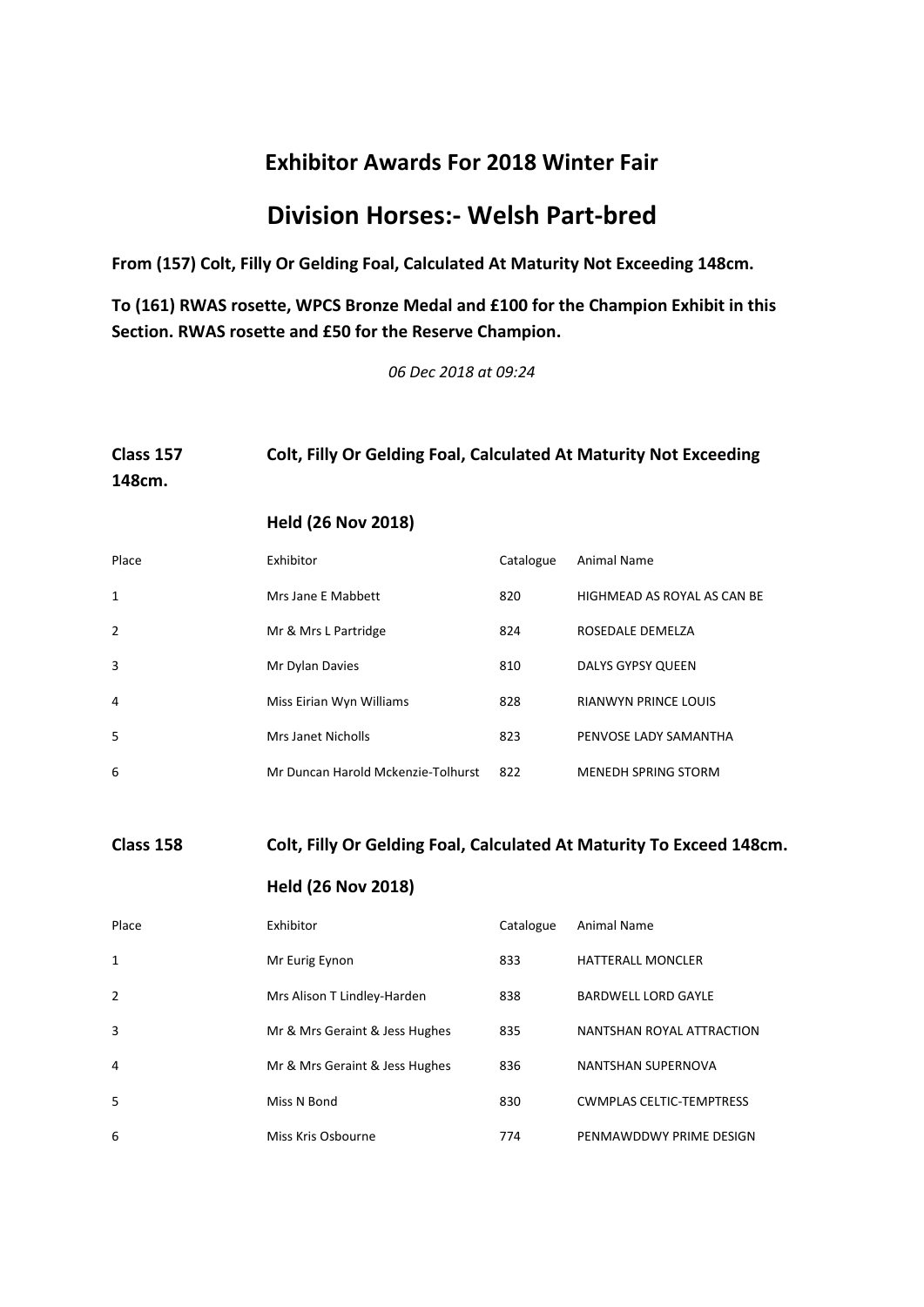### **Class 159 Yearling Colt, Filly Or Gelding, Calculated At Maturity Not To Exceed 148cm.**

#### **Held (26 Nov 2018)**

| Place                   | Exhibitor                                 | Catalogue | Animal Name                   |
|-------------------------|-------------------------------------------|-----------|-------------------------------|
| $\mathbf{1}$            | Mrs Sarah Baker                           | 840       | <b>COPYBUSH TIME LORD</b>     |
| 2<br><b>APPOINTMENT</b> | Mr & Mr Mathew & Adrian Everitt & Chapman |           | <b>BROOKVALE ROYAL</b><br>842 |
| 3                       | Mr & Mrs Richard & Tammy Burge            | 788       | <b>MOORFARM BANDSMAN</b>      |
| 4                       | Mrs Julia Owen                            | 847       | <b>DERW DREAM BOY</b>         |
| 5                       | Mr Julian Walters                         | 806       | <b>BLACKERTOR BALLERINA</b>   |
| 6                       | Mr John Williams                          | 852       | <b>LLANWARNE MISS CANDY</b>   |

## **Class 160 Yearling Colt, Filly Or Gelding, Calculated At Maturity To Exceed 148cm.**

#### **Held (26 Nov 2018)**

| Place          | Exhibitor            | Catalogue | Animal Name                 |
|----------------|----------------------|-----------|-----------------------------|
| 1              | Mrs Lucy Griffiths   | 853       | PENSTRUMBLY VALENTINO       |
| $\overline{2}$ | Richard & Jean Evans | 794       | YSTWYTH SPECIAL K           |
| 3              | Mrs Glenys Owen      | 856       | ABERMENAI PRINCESS JASMINE  |
| 4              | Mrs Glenys Owen      | 855       | ABERMENAI JULIA             |
| -5             | Miss Jenna L Dart    | 791       | LLAFAR TRULLY SCRUMPTIOUS   |
| 6              | Mrs Sarah Friswell   | 795       | <b>LOGIN DIAMOND DANCER</b> |

### **Class 161 RWAS rosette, WPCS Bronze Medal and £100 for the Champion Exhibit in this Section. RWAS rosette and £50 for the Reserve Champion.**

| Place | Exhibitor          | Catalogue | Animal Name               |
|-------|--------------------|-----------|---------------------------|
| 1     | Mrs Sarah Baker    | 840       | <b>COPYBUSH TIME LORD</b> |
| 2     | Mrs Lucy Griffiths | 853       | PENSTRUMBLY VALENTINO     |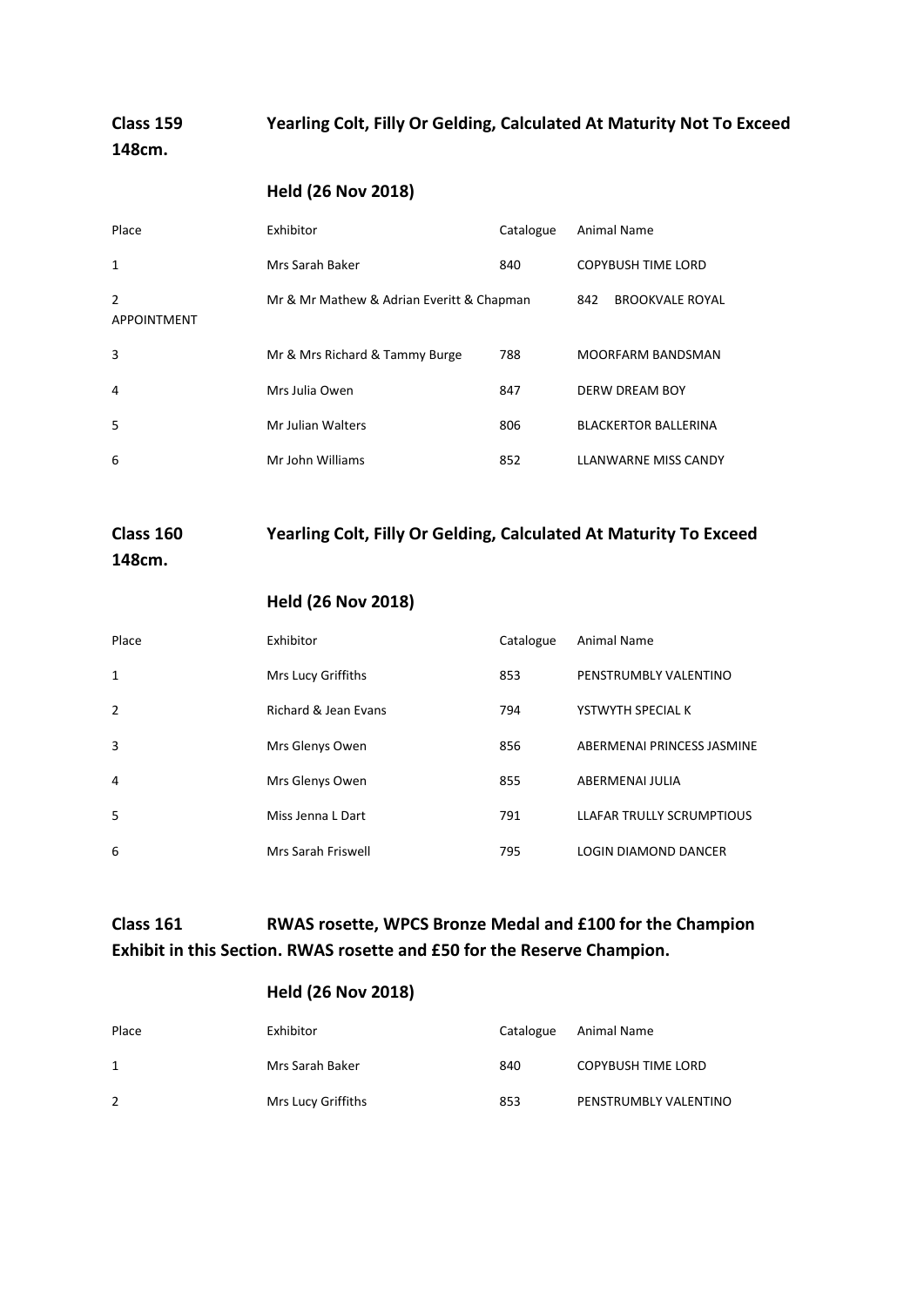# **Division Horses:- Welsh Mountain Ponies**

**From (162) Colt Foal.**

**To (166) RWAS rosette, WPCS Bronze Medal and £100 for the Champion Exhibit in this Section. RWAS rosette and £50 for the Reserve Champion.**

*06 Dec 2018 at 09:24*

#### **Class 162 Colt Foal.**

#### **Held (26 Nov 2018)**

| Place          | Exhibitor                   | Catalogue | Animal Name                   |
|----------------|-----------------------------|-----------|-------------------------------|
| 1              | Mrs Jane Wales              | 890       | SPRINGLANE DRAGOON            |
| $\overline{2}$ | Mr Stewart Franklin         | 866       | SARUM RED KNIGHT              |
| 3              | Mrs J & K Williams & Bodily | 893       | <b>GLEBEDALE JUMANJI</b>      |
| 4              | Mrs Kath Owen - Lilley      | 882       | KATOMS CAPPUCCHINO            |
| 5              | Mrs S Hoyle and A Wright    | 872       | LINGARDSWOOD PANTHERA         |
| 6              | Mr S Anderson               | 859       | THISTLEDOWN BOW STREET RUNNER |

#### **Class 163 Filly Or Gelding Foal.**

| Place          | Exhibitor                   | Catalogue | Animal Name                 |
|----------------|-----------------------------|-----------|-----------------------------|
| $\mathbf{1}$   | Mark & Liz Kilbey           | 918       | <b>IDYLLIC GLAMORIZE</b>    |
| $\overline{2}$ | Miss Lowri Elizabeth Reed   | 925       | <b>TYNGWNDWN FLOWERGIRL</b> |
| 3              | Mrs J & K Williams & Bodily | 938       | <b>GLEBEDALE SANCERRE</b>   |
| 4              | Mrs Joan Eggleton           | 907       | <b>HOPE QUEEN OF HEARTS</b> |
| 5              | <b>Miss Marged Simons</b>   | 928       | FIELDCOTE FEDORA            |
| 6              | Mrs Liesl Burt              | 904       | <b>WENSLEY MORWENA</b>      |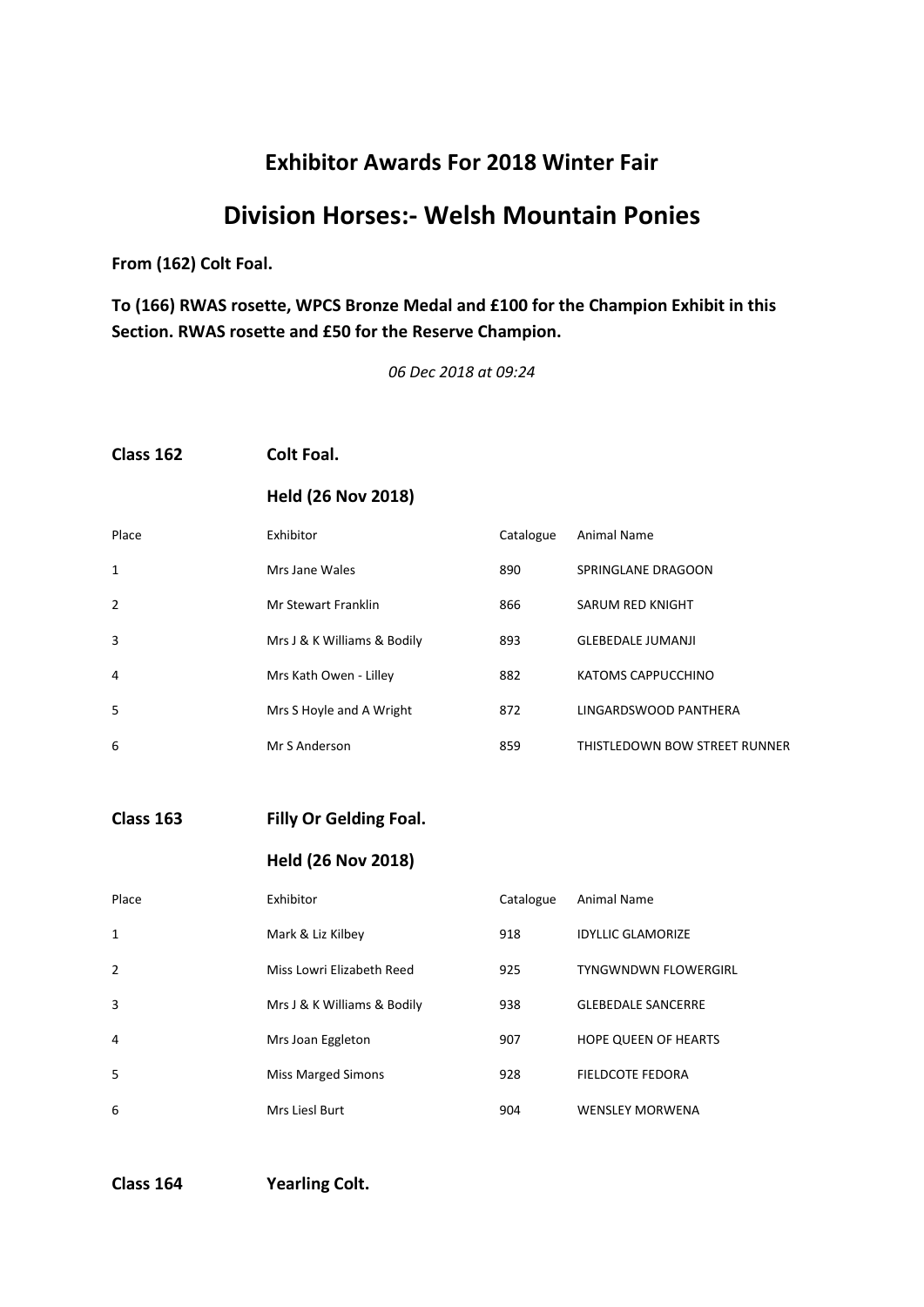### **Held (26 Nov 2018)**

| Place          | Exhibitor              | Catalogue | Animal Name             |
|----------------|------------------------|-----------|-------------------------|
| 1              | Mr Rod J H Lewis       | 955       | <b>CWMMEUDWY BONWR</b>  |
| $\overline{2}$ | Mrs Eleri Wyn Jenkins  | 951       | CANTRE I DO             |
| 3              | Miss Emma Whitemore    | 961       | SPRINGFORGE THE GAMBLER |
| 4              | Mrs H Dohan            | 945       | <b>WAXWING PASSPORT</b> |
| 5              | Miss Georgia Crouchman | 944       | <b>IDYLLIC PERSEUS</b>  |
| 6              | Mr Stewart Franklin    | 948       | <b>SARUM RENOIOR</b>    |

**Class 165 Yearling Filly or Gelding.**

### **Held (26 Nov 2018)**

| Place          | Exhibitor                                   | Catalogue | Animal Name                       |
|----------------|---------------------------------------------|-----------|-----------------------------------|
| $\mathbf{1}$   | Daniel Thomas & Ashley Williamson & Oldroyd |           | 980<br>DANASH CAPARO              |
| $\overline{2}$ | Mr Stewart Franklin                         | 971       | SARUM POLLYANNA                   |
| 3              | Mrs Ceri Fell                               | 968       | <b>GLEBEDALE MYSTIQUE</b>         |
| 4              | Miss N Bond                                 | 964       | <b>MENAI SEREN CHLOE</b>          |
| 5              | Mrs Christine Allwood                       | 962       | <b>CHROYLI CYBILLS WONDERLAND</b> |
| 6              | Mrs Wendy Lowe - Barnes                     | 976       | <b>FOUROAKS CARMELLIA</b>         |

## **Class 166 RWAS rosette, WPCS Bronze Medal and £100 for the Champion Exhibit in this Section. RWAS rosette and £50 for the Reserve Champion.**

| Place        | Exhibitor         | Catalogue | Animal Name              |
|--------------|-------------------|-----------|--------------------------|
| $\mathbf{1}$ | Mark & Liz Kilbey | 918       | <b>IDYLLIC GLAMORIZE</b> |
|              | Mr Rod J H Lewis  | 955       | <b>CWMMEUDWY BONWR</b>   |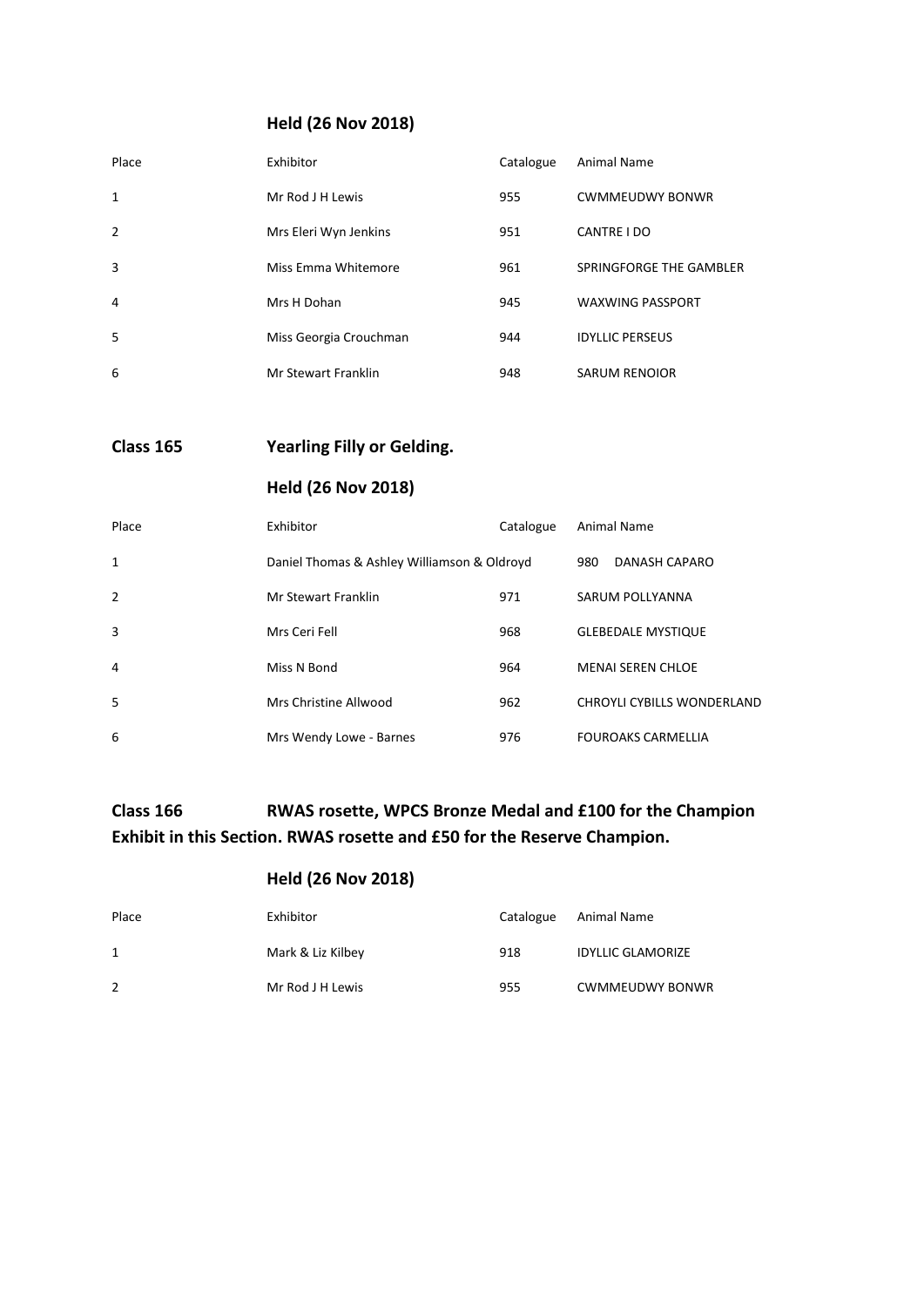# **Division Horses:- Welsh Ponies**

**From (167) Colt Foal.**

**To (171) RWAS rosette, WPCS Bronze Medal and £100 for the Champion Exhibit in this Section. RWAS rosette and £50 for the Reserve Champion.**

*06 Dec 2018 at 09:24*

#### **Class 167 Colt Foal.**

#### **Held (26 Nov 2018)**

| Place          | Exhibitor                      | Catalogue | Animal Name               |
|----------------|--------------------------------|-----------|---------------------------|
| 1              | Ms Alison Wright               | 1010      | LINKSBURY PETER PAN       |
| $\overline{2}$ | Mr G Williams                  | 1008      | MOELGARNEDD STACCATO      |
| 3              | Mrs Janet Mansfield            | 999       | CADLANVALLEY MASTERCLASS  |
| 4              | Mr & Mrs Kevin & Nicola Morgan | 1000      | YSTRADCOTHI REGAL PRINCE  |
| 5              | Ms J Newton                    | 1001      | <b>WAXWING ARKWRIGHT</b>  |
| 6              | Mr Kevin Walker                | 1006      | <b>BRYNOFFA SENSATION</b> |

**Class 168 Filly Or Gelding Foal.**

#### **Held (26 Nov 2018)**

| Place          | Exhibitor                  | Catalogue | Animal Name                     |
|----------------|----------------------------|-----------|---------------------------------|
| $\mathbf{1}$   | Mr W A & L J Owen          | 1031      | <b>GREIGIAU SPRING BABYCHAM</b> |
| $\overline{2}$ | Mr & Mrs K & P Thomas      | 1036      | CADLANVALLEY FINESSE            |
| 3              | Mrs K A Howarth            | 1026      | <b>FOURGATES DELIGHT</b>        |
| 4              | Mrs Mandy Jones            | 1028      | <b>HENIARTH STARLETTA</b>       |
| 5              | Mr & Mrs J C James         | 1027      | SIANWOOD SUPASUNDAE             |
| 6              | Mrs H S & Y Davies & Grota | 1017      | CADLANVALLEY SERENADE           |

**Class 169 Yearling Colt.**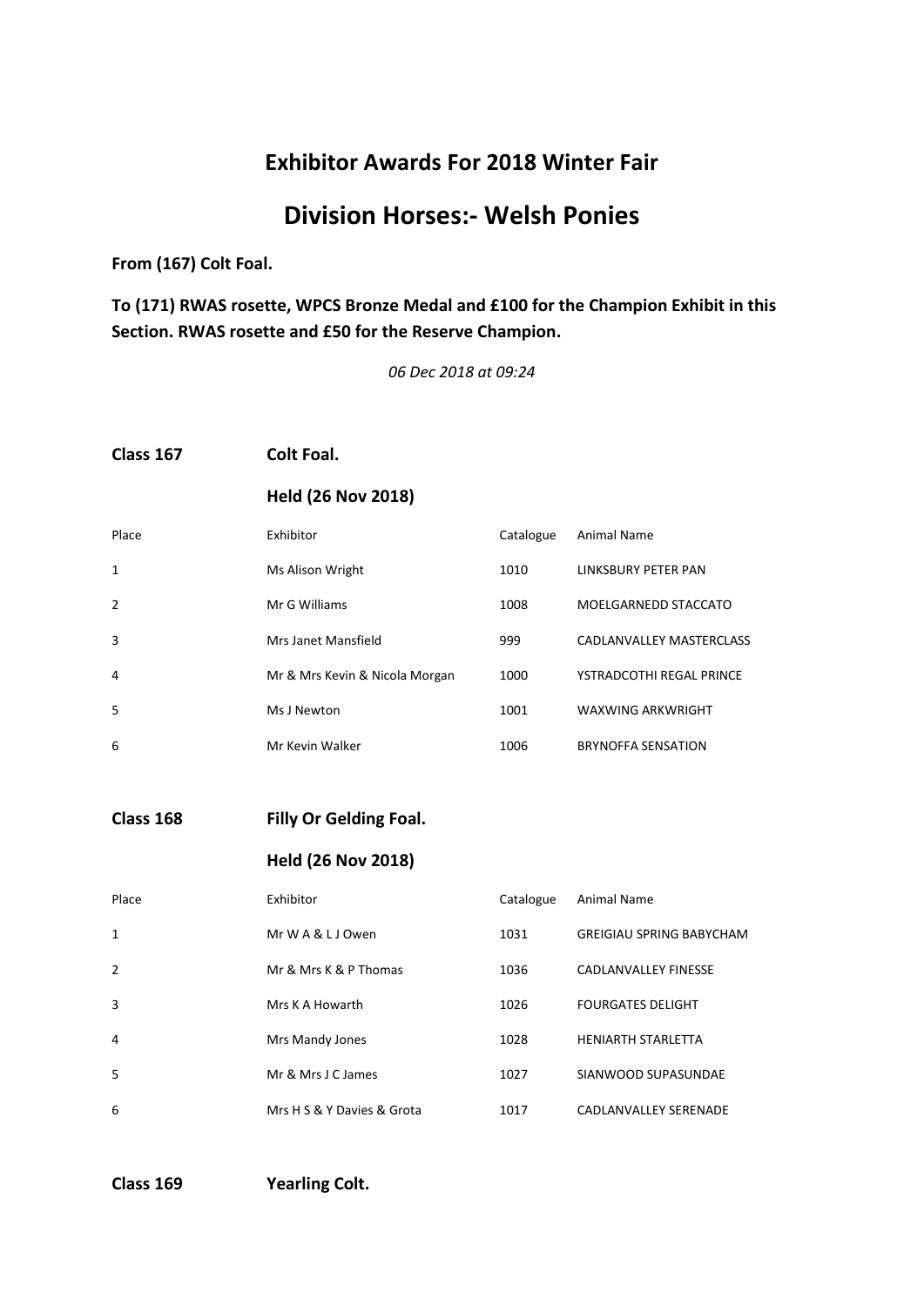### **Held (26 Nov 2018)**

| Place | Exhibitor                       | Catalogue | Animal Name               |
|-------|---------------------------------|-----------|---------------------------|
| 1     | Mrs Beth Loisil                 | 1049      | <b>KALLARD LOVESTRUCK</b> |
| 2     | Mrs Janet Mansfield             | 1050      | JANPETE CLASS ACT         |
| 3     | Mr Sandy Anderson               | 1040      | THISTLEDOWN AIR EXPRESS   |
| 4     | Mr & Mrs L E & M A Bigley FRAgS | 1042      | LLANARTH CELLO            |
| 5     | Mr E. Ll. Hughes                | 1047      | <b>TREFLAN EILIO</b>      |

### **Class 170 Yearling Filly or Gelding.**

### **Held (26 Nov 2018)**

| Place          | Exhibitor                    | Catalogue | Animal Name                    |
|----------------|------------------------------|-----------|--------------------------------|
| 1              | Messrs C E R & M E W Tamplin | 1064      | <b>GRIASHALL LE CUCKOO</b>     |
| $\overline{2}$ | Mrs Lynneann Cameron         | 1051      | <b>GOLDENWOOD GEORGIE GIRL</b> |
| 3              | Miss J Hansford              | 1056      | LAITHEHILL POLONAISE           |
| 4              | Miss Emma Louise Davies      | 1053      | <b>TYNYFAOH APRIL SHOWERS</b>  |
| 5              | Miss Liane Evans             | 1054      | <b>WAXWING SEA CORAL</b>       |
| 6              | Miss Eirian Wyn Williams     | 1066      | <b>MELAU SKY</b>               |

## **Class 171 RWAS rosette, WPCS Bronze Medal and £100 for the Champion Exhibit in this Section. RWAS rosette and £50 for the Reserve Champion.**

| Place | Exhibitor                    | Catalogue | Animal Name                |
|-------|------------------------------|-----------|----------------------------|
|       | Messrs C E R & M E W Tamplin | 1064      | <b>GRIASHALL LE CUCKOO</b> |
| 2     | Mrs Beth Loisil              | 1049      | KALLARD LOVESTRUCK         |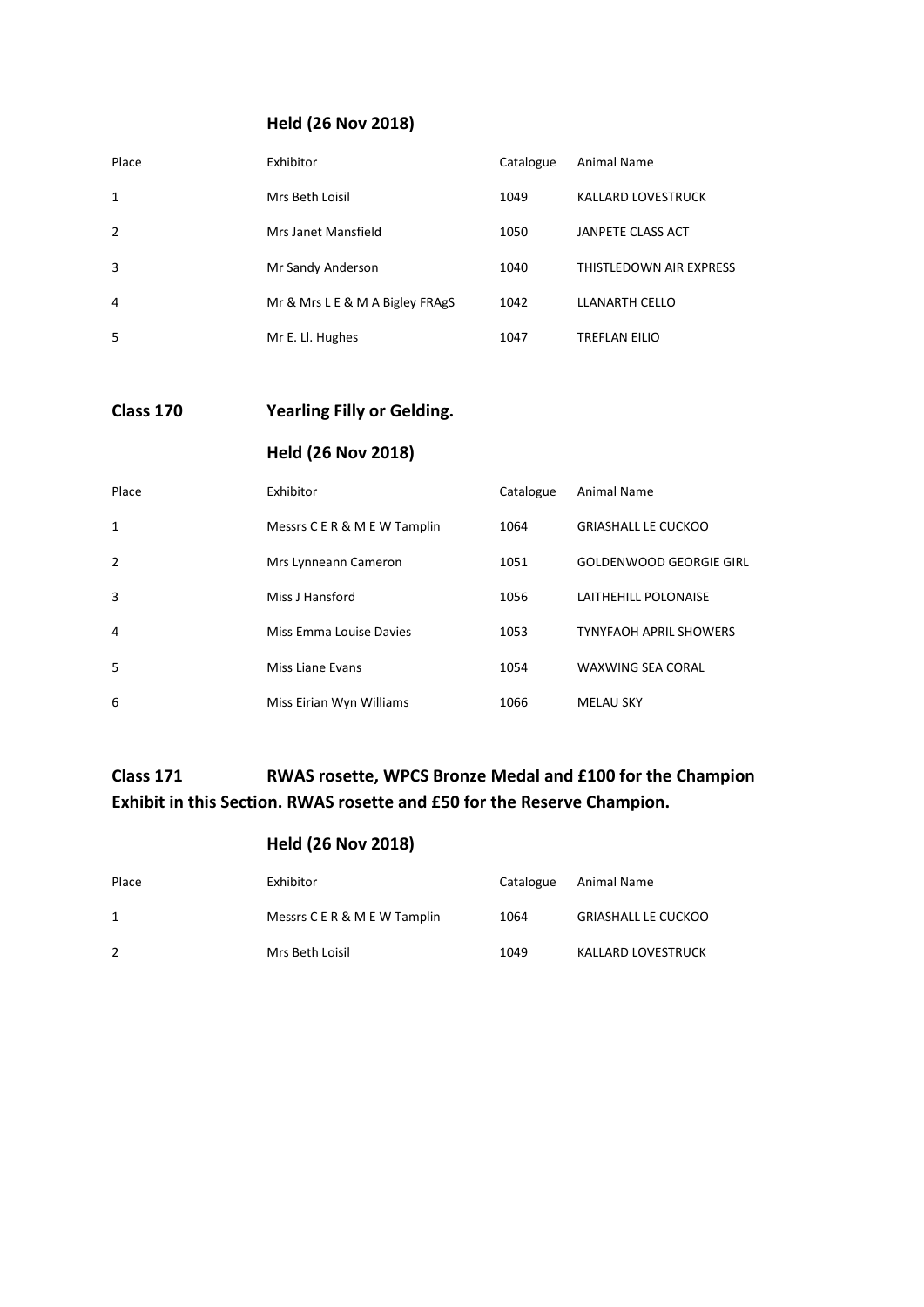# **Division Horses:- Sport Horses**

**From (172) Colt Or Filly Or Gelding Foal.**

**To (174) RWAS rosette and £100 for the Champion Exhibit in this Section. RWAS rosette and £50 for the Reserve Champion.**

*06 Dec 2018 at 09:24*

#### **Class 172 Colt Or Filly Or Gelding Foal.**

**Held (27 Nov 2018)**

| Place          | Exhibitor               | Catalogue | Animal Name                |
|----------------|-------------------------|-----------|----------------------------|
| 1              | Mrs Leander Walton      | 1075      | <b>COSETTE'S PROSPECT</b>  |
| $\overline{2}$ | Mr Richard Haydn Thomas | 1074      | <b>COLORADO IV</b>         |
| 3              | Mrs Teleri Humphreys    | 1070      | PEMBOLE JUST ME            |
| 4              | Mr Huw D Gruffydd       | 1068      | <b>CAEREINI HELOGORJYS</b> |
| 5              | Miss Gwenno Jones       | 1071      | TYN Y WERN MACSEN          |
| 6              | Mr Dorian Lloyd         | 1072      | PERTHOG GOLD DIGGER        |

#### **Class 173 Yearling Colt, Filly or Gelding to make a Sport Horse.**

| Place         | Exhibitor              | Catalogue | Animal Name                  |
|---------------|------------------------|-----------|------------------------------|
| $\mathbf{1}$  | Mr Robert Scrine       | 1089      | <b>MA LARKIN</b>             |
| $\mathcal{P}$ | Ms Marta Kucharczyk    | 800       | <b>MIDNIGHT DREAMER</b>      |
| 3             | Richard & Jean Evans   | 794       | YSTWYTH SPECIAL K            |
| 4             | Mr & Mrs C W Rees      | 1088      | <b>HEATHERTON LITTLE TED</b> |
| 5             | Mr & Mrs Malcolm Jones | 1084      | <b>BATTLES GENT</b>          |
| 6             | Mrs Lucy Griffiths     | 853       | PENSTRUMBLY VALENTINO        |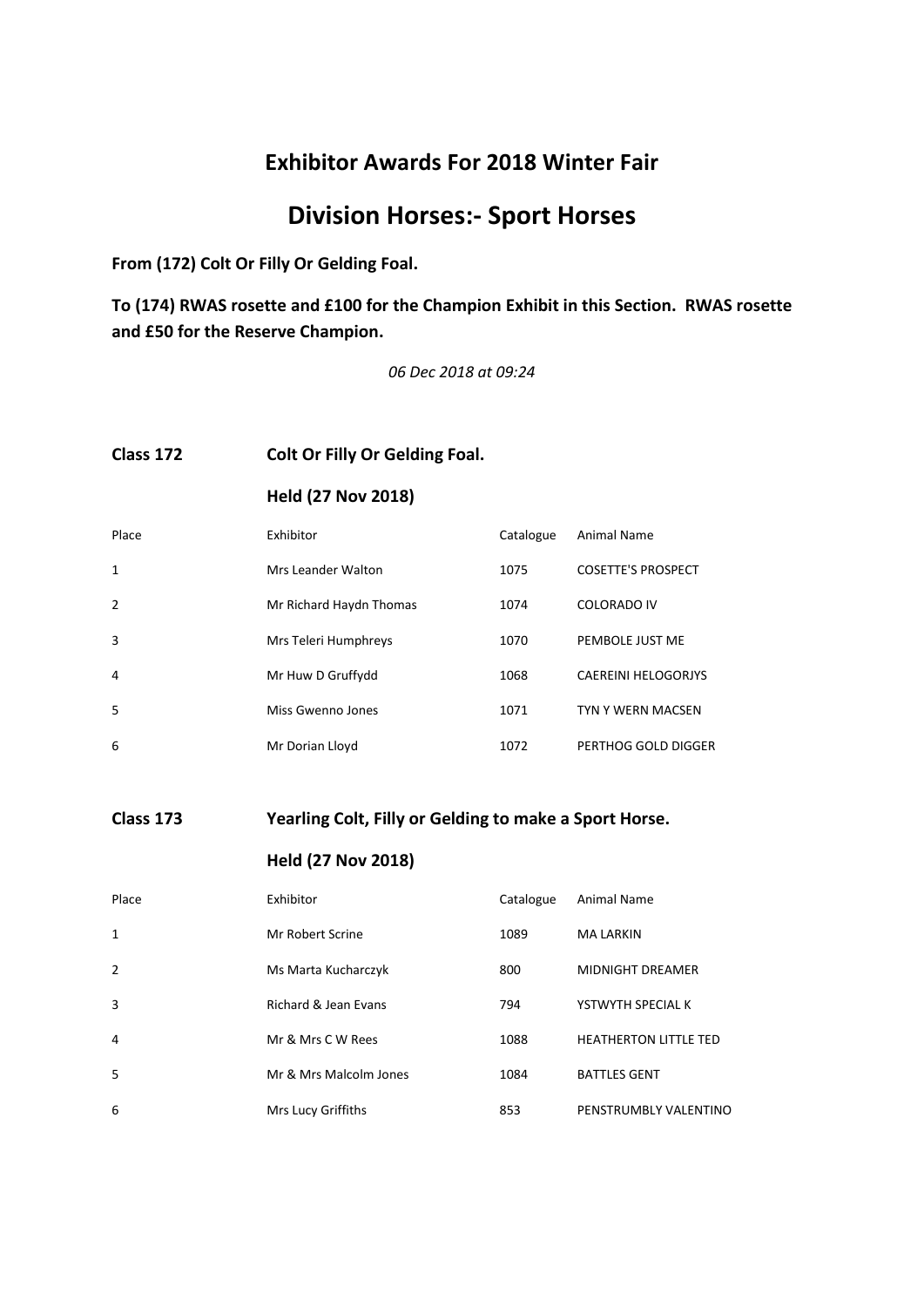## **Class 174 RWAS rosette and £100 for the Champion Exhibit in this Section. RWAS rosette and £50 for the Reserve Champion.**

| Place | Exhibitor          | Catalogue | Animal Name               |
|-------|--------------------|-----------|---------------------------|
| 1     | Mr Robert Scrine   | 1089      | MA LARKIN                 |
| 2     | Mrs Leander Walton | 1075      | <b>COSETTE'S PROSPECT</b> |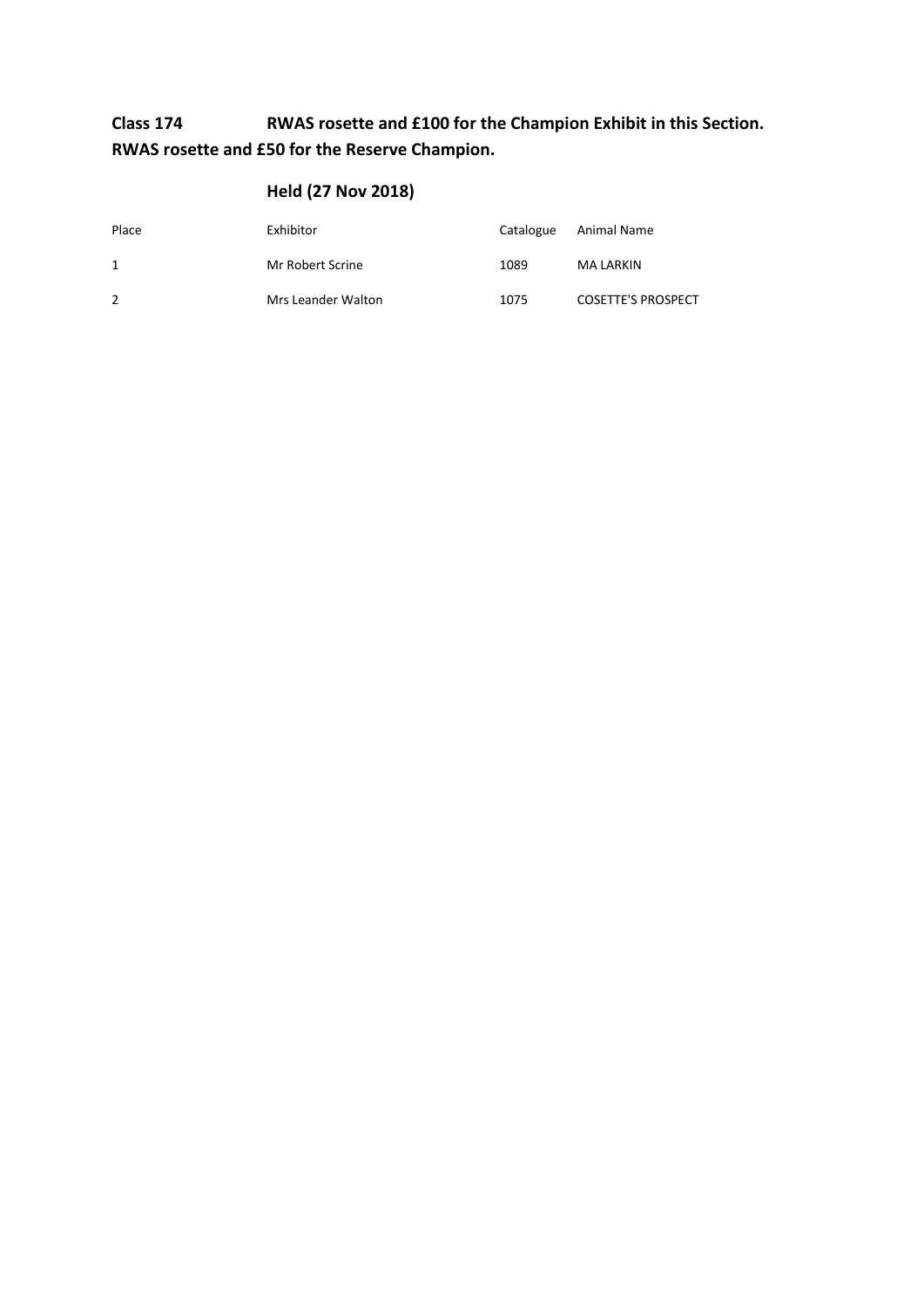# **Division Horses:- Welsh Ponies (Cob Type)**

**From (175) Colt Foal.**

**To (179) Champion Exhibit**

*06 Dec 2018 at 09:24*

**Class 175 Colt Foal.**

### **Held (27 Nov 2018)**

| Place        | Exhibitor                                         | Catalogue | Animal Name                  |
|--------------|---------------------------------------------------|-----------|------------------------------|
| $\mathbf{1}$ | Mr Andrew & Richard Thomas & Pittman1115          |           | TYNTYLA MAN'O' WAR           |
| 2            | Mrs Jo Swift                                      | 1113      | <b>BRYNFA TRIPLE CROWN</b>   |
| 3            | Bethan Jayne Davies                               | 1097      | DAFREN TOM JONES             |
| 4            | Mrs Yvonne Roberts                                | 1112      | BODERNOG OH MY GOLD          |
| -5           | Costello Family                                   | 1095      | <b>BLUEHAVEN EVANESCENCE</b> |
| 6            | Mrs Shan Islyn Powell Jones and Dr Dora Wyn Jones |           | 1107 BRYNSEION RED KNIGHT    |

**Class 176 Filly Or Gelding Foal.**

**Held (27 Nov 2018)**

| Place | Exhibitor                                         | Catalogue | Animal Name               |
|-------|---------------------------------------------------|-----------|---------------------------|
| 1     | <b>Mr Richard Francis</b>                         | 1129      | MAES Y MOR WELSH DOLL     |
| 2     | Mr & Miss J & H Davies & Bennett                  | 1126      | POPSTERS STORYTIME        |
| 3     | Mr Gareth Thomas                                  | 1157      | <b>ALGARTH EVE</b>        |
| 4     | Mrs Shan Islyn Powell Jones and Dr Dora Wyn Jones |           | 1142 THISTLEDOWN VALKYRIE |
| .5    | Mr & Mrs G O Williams                             | 1163      | <b>CARLESS OCEANA</b>     |
| 6     | Miss Sarah Butterworth                            | 1121      | STAFFORTH FIRST EDITION   |

**Class 177 Yearling Colt.**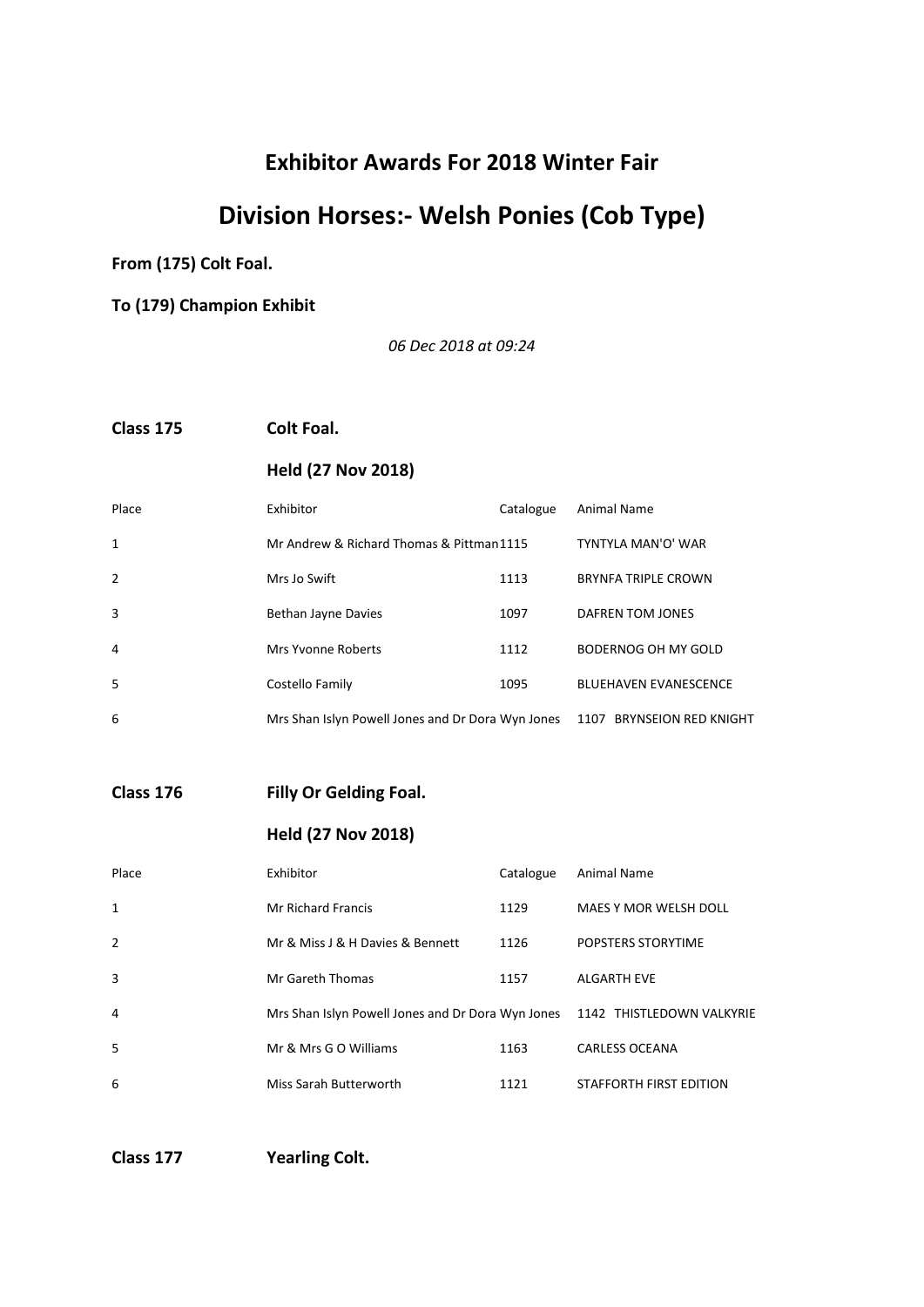### **Held (27 Nov 2018)**

| Place          | Exhibitor                   | Catalogue | Animal Name           |
|----------------|-----------------------------|-----------|-----------------------|
| 1              | Mr & Mrs J H & G O Williams | 1173      | <b>CARLESS ROLEX</b>  |
| $\overline{2}$ | Mr & Mrs T & K Fuller       | 1166      | SHANKLY THE ALMIGHITY |
| 3              | Mrs Anne Sharples           | 1172      | <b>ANIME CHARMER</b>  |
| 4              | Mrs Stacey Rodgers          | 1171      | <b>CROSLYN DAFYDD</b> |
| 5              | Mr Gordon Campbell          | 1165      | RHYD-DDU MR HARDY     |
| 6              | Mr & Mrs R & B H Reipen     | 1170      | THREE - B ROYAL FLASH |

**Class 178 Yearling Filly or Gelding.**

## **Held (27 Nov 2018)**

| Place          | Exhibitor                                | Catalogue | Animal Name                  |
|----------------|------------------------------------------|-----------|------------------------------|
| 1              | Mrs Ceri Fell                            | 1178      | BRYNSEION RED HOT GOSSIP     |
| $\overline{2}$ | Mrs Lisa Barsoum-Allen                   | 1175      | DROGEDA RED ROSE             |
| 3              | Mr Ryan Wilson and Miss Gemma Morris1190 |           | ORMOND ROSE GOLD             |
| 4              | Mr Christopher Huw Smith                 | 1185      | EVDYL ULANA                  |
| -5             | Mr Glyn Anderson                         | 1174      | <b>TYNTYLA PRINCESS LEIA</b> |
| 6              | Miss Olivia Beaumont                     | 1176      | PENCAMPWR GINGER SPICE       |

**Class 179 Champion Exhibit**

| Place        | Exhibitor          | Catalogue | Animal Name                     |
|--------------|--------------------|-----------|---------------------------------|
| $\mathbf{1}$ | Mrs Ceri Fell      | 1178      | <b>BRYNSEION RED HOT GOSSIP</b> |
| 2            | Mr Richard Francis | 1129      | MAES Y MOR WELSH DOLL           |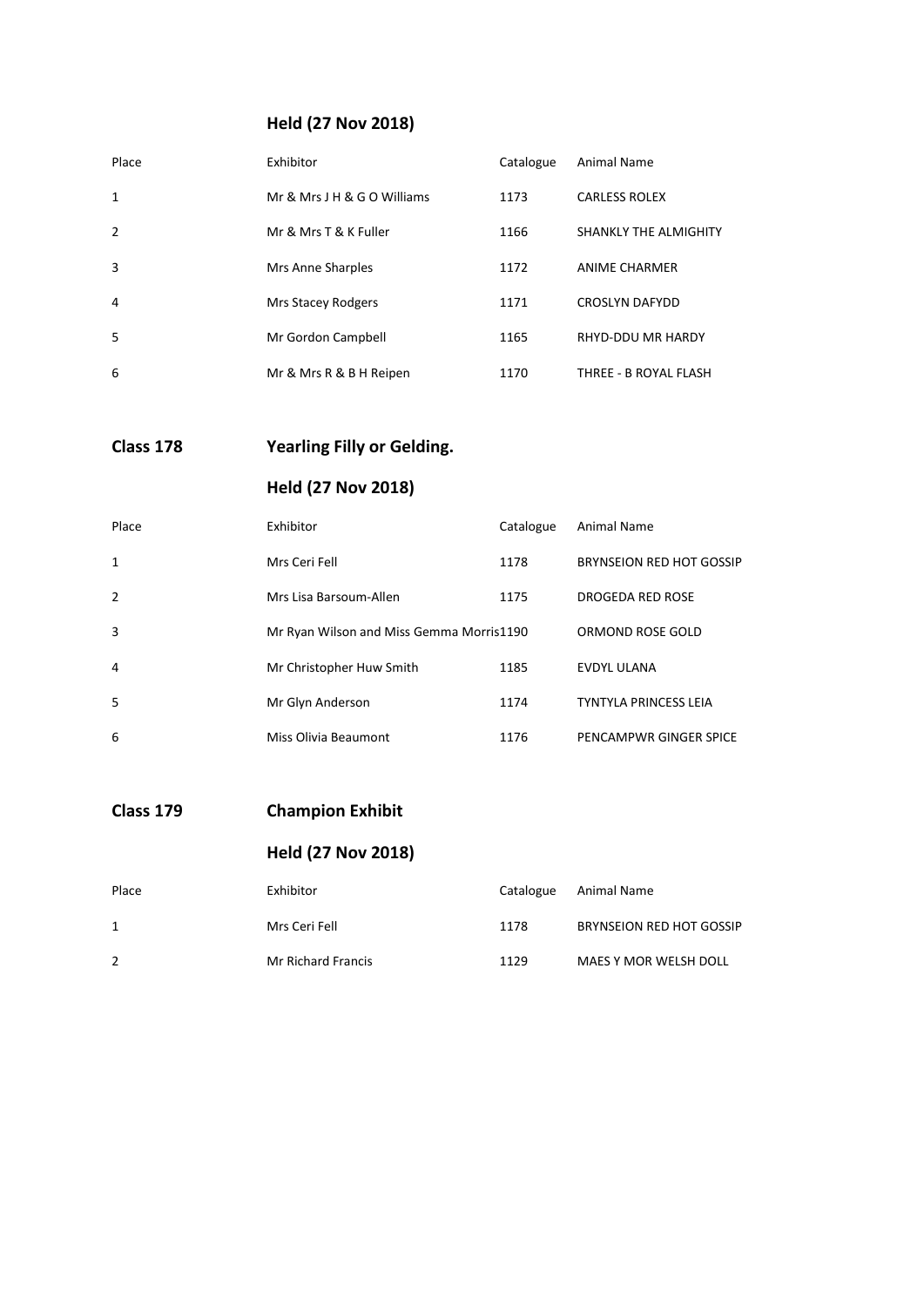# **Division Horses:- Welsh Cobs**

**From (180) Colt Foal.**

**To (184) Champion Exhibit**

*06 Dec 2018 at 09:24*

**Class 180 Colt Foal.**

### **Held (27 Nov 2018)**

| Place          | Exhibitor                | Catalogue | Animal Name                |
|----------------|--------------------------|-----------|----------------------------|
| 1              | Glanhayl Stud            | 1201      | PERTHOG GAME MASTER        |
| $\overline{2}$ | Miss Lucinda Levinge     | 1207      | <b>BROADLEY XAVIER</b>     |
| 3              | Mr Clifford John Merrick | 1213      | <b>BRYNITHON DOMINATOR</b> |
| 4              | Mr Eurig Eynon           | 1199      | <b>HATTERALL EMPEROR</b>   |
| 5              | Mr Jesse Penfold         | 1216      | LLWYNHYWEL NEBUCHADNEZZAR  |
| 6              | Mr Melvyn Jones          | 1206      | DEYTHEUR TEMPTATION        |

**Class 181 Filly Or Gelding Foal.**

#### **Held (27 Nov 2018)**

| Place        | Exhibitor                  | Catalogue | Animal Name                    |
|--------------|----------------------------|-----------|--------------------------------|
| $\mathbf{1}$ | Jones Family               | 1248      | <b>FRONARTH TOP MODEL</b>      |
| 2            | Mr Andrew Thomas           | 1258      | <b>CAEDERWEN MATILDA</b>       |
| 3            | Miss Stephanie Edwards     | 1230      | LONDON TOTAL TEMPTRESS         |
| 4            | Mr R G V Williams          | 1265      | RHYDEILIAN XERENA              |
| 5            | Mrs Wendy Ennion           | 1231      | <b>COLDWELL PRINCESS ROYAL</b> |
| 6            | Davies & Evans Arthen Stud | 1224      | <b>ARTHEN LODES LON</b>        |

**Class 182 Yearling Colt.**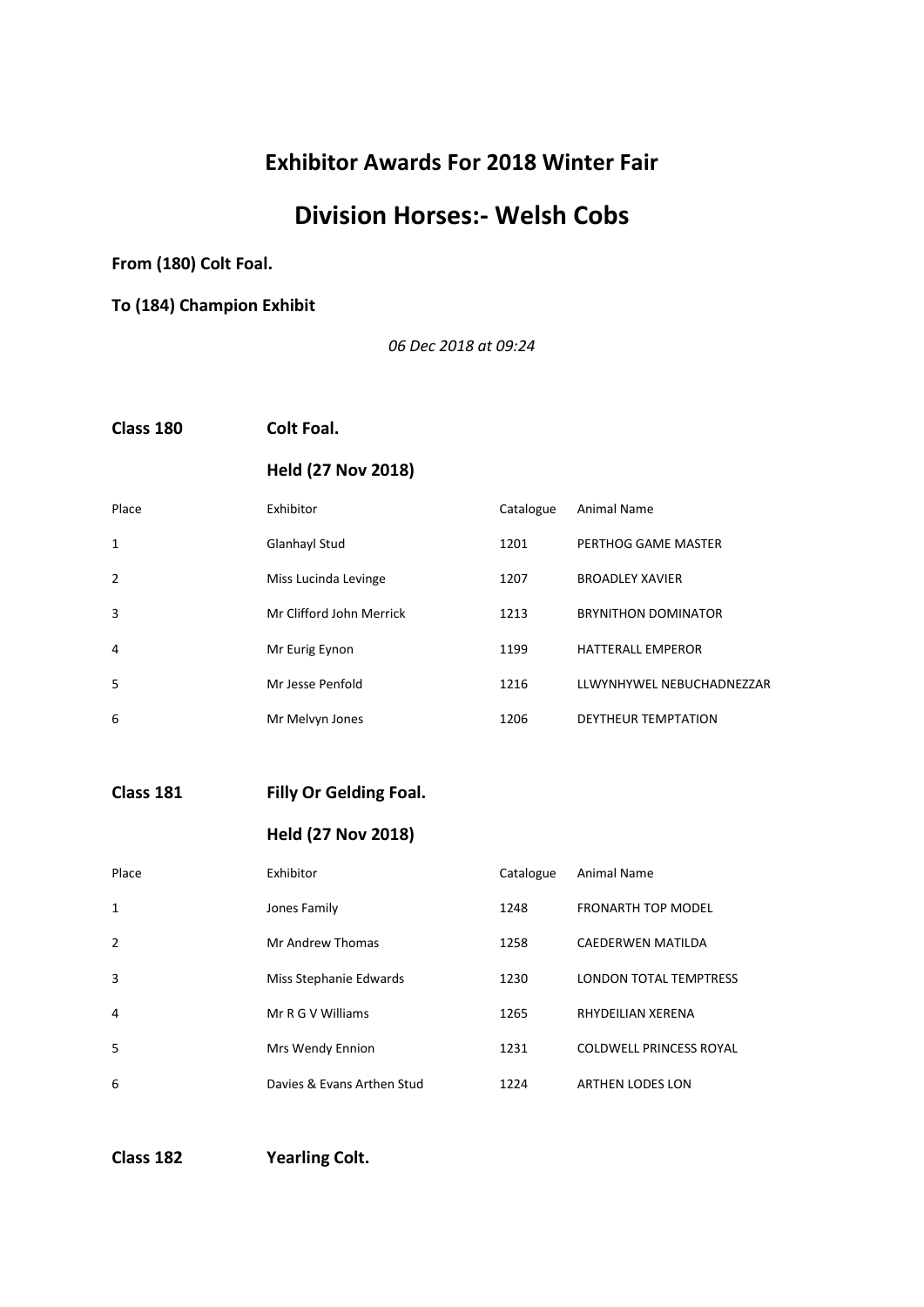### **Held (27 Nov 2018)**

| Place          | Exhibitor                          | Catalogue | Animal Name            |
|----------------|------------------------------------|-----------|------------------------|
| $\mathbf{1}$   | Mr Mark Swistun                    | 1275      | LLANMORLAIS DXNAMO     |
| $\overline{2}$ | Mr Steve Patch and Mr Kevin Howdle | 1272      | RIDGEHILL LORD LUTHER  |
| 3              | Mr Gwilym Howatson                 | 1271      | SANGRUG SAM-I-AM       |
| 4              | Mrs Wendy Ennion                   | 1268      | COLDWELL MOULIN MAGIC  |
| .5             | Mr Mark W Roberts                  | 1274      | <b>GELER CADOG</b>     |
| 6              | Mr John Haywood                    | 1270      | <b>FOURWAYS PRINCE</b> |

**Class 183 Yearling Filly or Gelding.**

## **Held (27 Nov 2018)**

| Place          | Exhibitor           | Catalogue | Animal Name                   |
|----------------|---------------------|-----------|-------------------------------|
| 1              | Mr Jesse Penfold    | 1291      | LLWYNHYWELL CRACKLING ROSE    |
| $\overline{2}$ | Mr Gwilym Howatson  | 1286      | <b>HAIGHMOOR MAGICAL LADY</b> |
| 3              | Mr Dennis Evans     | 1282      | DONALLT THE REAL CHARMER      |
| 4              | Mr Jen Pugh         | 1292      | <b>JENISTER CARIAD</b>        |
| 5              | Mr R G & S W McNeal | 1290      | <b>BRYNCENDL ELEN</b>         |
| 6              | Mr John Elgan Evans | 1283      | EGLWYSFACH NANSI              |

## **Class 184 Champion Exhibit**

| Place | Exhibitor       | Catalogue | Animal Name               |
|-------|-----------------|-----------|---------------------------|
| 1     | Jones Family    | 1248      | <b>FRONARTH TOP MODEL</b> |
| 2     | Mr Mark Swistun | 1275      | LLANMORLAIS DXNAMO        |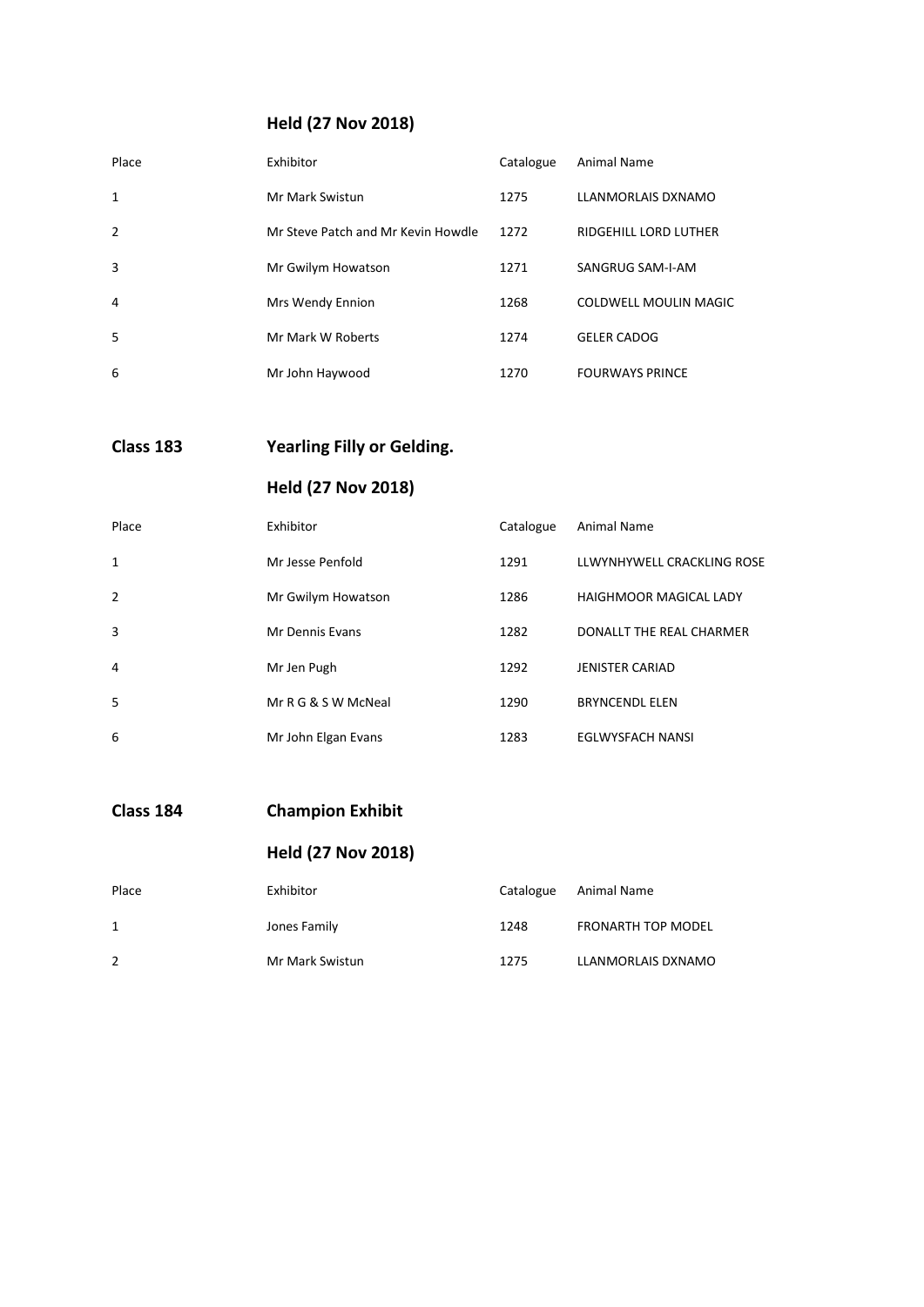# **Division Horses:- Welsh Championship**

**From (185) Supreme Champion**

**To (185) Supreme Champion**

*06 Dec 2018 at 09:24*

| Class 185 | <b>Supreme Champion</b>   |           |                           |
|-----------|---------------------------|-----------|---------------------------|
|           | <b>Held (27 Nov 2018)</b> |           |                           |
| Place     | Exhibitor                 | Catalogue | Animal Name               |
|           | Mark & Liz Kilbey         | 918       | <b>IDYLLIC GLAMORIZE</b>  |
|           | Jones Family              | 1248      | <b>FRONARTH TOP MODEL</b> |